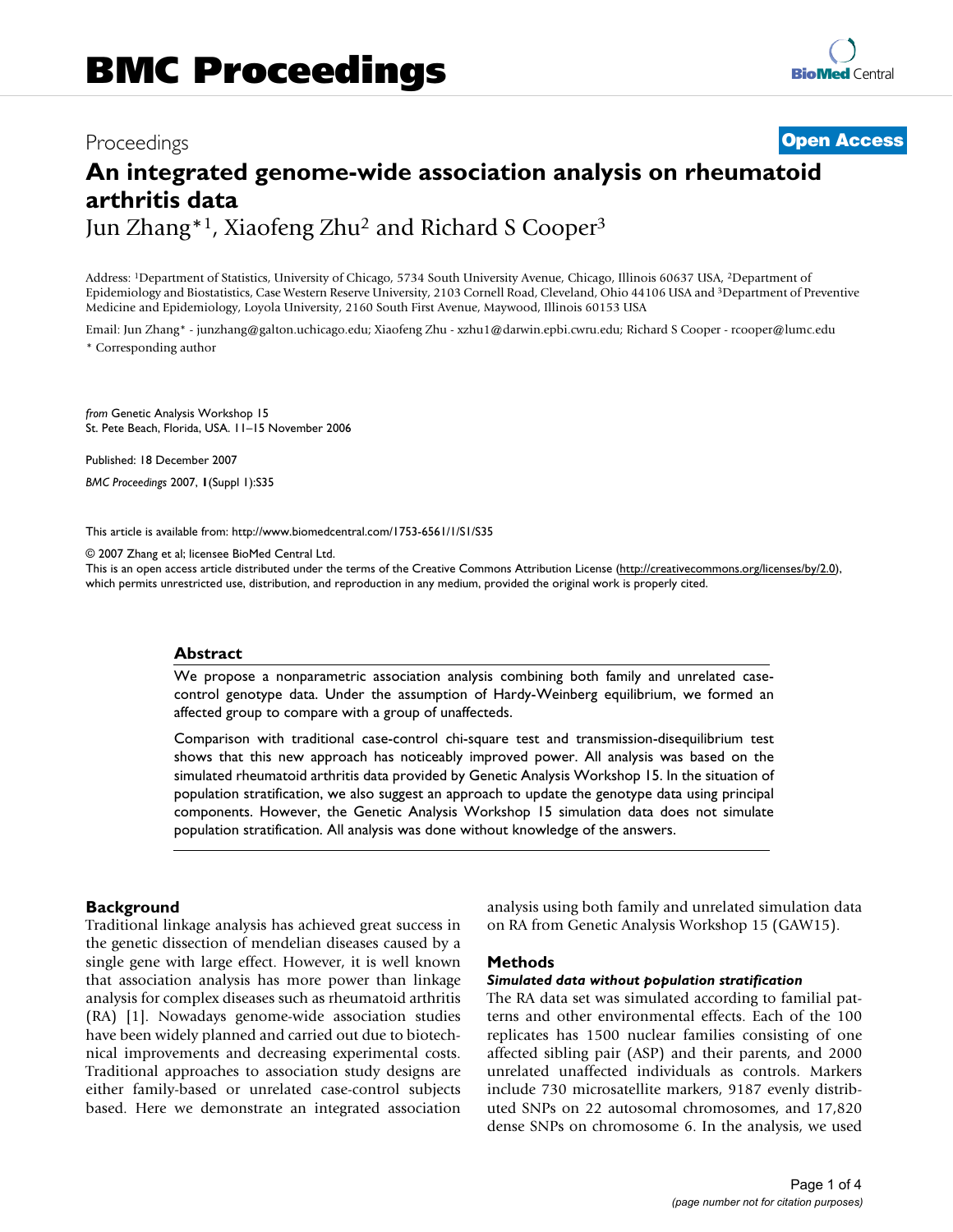the first 200 families and the first 200 people of the 2000 controls. To include unrelated cases in the analysis, we randomly picked one of the two affected siblings from the next 200 families. Our final data set includes 200 families, 200 unrelated cases, and 200 controls. Among the 200 selected families, there were 56 families with a single parent and two families with both parents affected. In the most general setting, we form one group of all affected individuals consisting of affected siblings, affected parents, and unrelated cases, which was compared with a group of all unaffected individuals consisting of unaffected siblings, unaffected parents, and unrelated controls. Depending on the number of affected parents, there are three possible groupings for a family with *r* affected siblings with genotype *x*1,..., *xr* ; *s* unaffected siblings with genotype  $\gamma_1$ ,...,  $\gamma_s$ , and parents with genotype  $x_m$  and  $x_f$ Here, genotypes *x* and *y* denote the number of a particular allele whose allele frequency is  $p$ . Suppose in the data there are *l* families with both unaffected parents, *m* families with one affected parent (say the mother), *n* families with both affected parents, and additionally unrelated cases  $wi$ ,  $i = 1,..., u$ , and  $v$  controls  $z_i$ ,  $i = 1,..., v$ . The allele frequencies of the two groups are given by:

$$
p_a = \frac{\sum_{i=1}^{l} (x_1^{(i)} + ... + x_r^{(i)}) + \sum_{j=1}^{m} (x_1^{(j)} + ... + x_r^{(j)}) + \sum_{k=1}^{n} (x_1^{(k)} + ... + x_r^{(k)} + x_m^{(k)}) + \sum w_i}{2[r + m(r+1) + n(r+2) + u]}
$$

$$
p_u = \frac{\sum\limits_{i=1}^{l} (y_1^{(i)} + ... + y_s^{(i)} + x_m^{(i)} + x_f^{(i)}) + \sum\limits_{j=1}^{m} (y_1^{(j)} + ... + y_s^{(j)} + x_f^{(j)}) + \sum\limits_{k=1}^{n} (y_1^{(k)} + ... + y_s^{(k)}) + \sum z_i}{2[l(s+2) + m(s+1) + ns + v]}.
$$

We then use a normal test statistic  $z = \frac{p_a - p_u}{\sqrt{r_a^2 + r_a^2}}$ ,  $Var(p_a - p$  $a - \mu_u$  $a - \mu_u$  $=\frac{p_a - p_a}{\sqrt{1-\frac{1}{2}}\left(\frac{p_a}{p_a}\right)^2}$  $(p_a - p_u)$ 

which is a generalization of Risch and Teng's result [2]. In particular,  $Var(p_a - p_u) = Var(p_a) + Var(p_u) - 2Cov(p_a, p_u)$ . Assuming Hardy-Weinberg equilibrium, each term is given below:

$$
Var(p_a) = \frac{l(r^2 + r) + m(r^2 + 3r + 2) + 2n(r^2 + 2r + 2) + 2u}{4[lr + m(r + 1) + n(r + 2) + u]^2}p(1 - p)
$$

$$
Var(p_u) = \frac{2l(s^2 + 2s + 2) + m(s^2 + 3s + 2) + n(s^2 + s) + 2v}{4[l(s+2) + m(s+1) + ns + v]^2} p(1-p)
$$

$$
Cov(p_a, p_u) = \frac{lr(s + 2) + m(r + 1)(s + 1) + ns(r + 2)}{[lr + m(r + 1) + n(r + 2) + u][l(s + 2) + m(s + 1) + ns + v]}p(1 - p),
$$

And  $p$  is the estimated average allele frequency of all subjects in the data. For our final data,  $r = 2$ ;  $s = 0$ ;  $l = 140$ ; *m*  $= 56; n = 2, \text{ and } u = v = 200.$ 

#### *In the presence of population stratification*

In the situation of population stratification, we suggest an approach to adjust the genotype data using principal components before the above procedures are applied. Unfortunately, the RA data was simulated without a population stratification effect, therefore we only give brief idea of this method here. The rationale of this approach is that across the genome there should be a consistent pattern among allele frequency differences, and that pattern is summarized by principal components to which many markers contribute. We sketch the procedures below. Details may be found in Price et al. [3]. First, pick founders from each family and all unrelated case-controls. Denote the genotype at the *i*<sup>th</sup> locus for *j*<sup>th</sup> individual by  $g_{ii}$ ,

*i* = 1,..., *M* and *j* = 1,..., *N*. Let 
$$
u_i = \frac{1}{N} \sum_{j=1}^{N} g_{ij}
$$
 be the sample

mean for *i*<sup>th</sup> locus and *X* =  $(x_{ij})$  the matrix normalized by subtracting  $u_i$  from each row and dividing by  $\frac{1}{2}u_i(1-u_i)$  . Second, compute the estimated covariance matrix of all markers  $\psi_{M \times M} = \frac{1}{N-1} XX^{T}$ , and list the  $\frac{1}{2}u_i(1-u_i)$ 1

first *k* largest eigenvalues  $\lambda_1$ ,...,  $\lambda_k$  with corresponding eigenvectors  $v_1$ ,...,  $v_k$  The *l*<sup>th</sup> eigenvector  $v_l = (v_{l1},..., v_{lM})$ gives the  $l<sup>th</sup>$  principal component . Finally,  $v_l \cdot g = (v_{l1}, ..., v_{lM}) \cdot (g_1, ..., g_M) = \sum v_{li} g_i$ *i M*  $g = (v_{l1},...,v_{lM}) \cdot (g_1,...,g_M) =$  $(v_{l1},...,v_{lM})\cdot (g_1,...,g_M)=\sum_{i=1}$ 1

regress genotypes on the markers by 
$$
g_{ij,update} = g_{ij} - \sum_{l=1}^{k} v_{li} \sum_{s=1}^{M} v_{ls} g_{sj}
$$
, where  $\sum_{s=1}^{M} v_{ls} g_{sj}$  is the

regression coefficient for *l*th marker and *j*th individual.

#### **Results**

Because population stratification was not simulated in GAW15, we did not adjust the genotype data using principal component procedures. We directly applied the test to the 9187 SNPs, and identified four SNPs whose *p*-values are far less than the Bonferroni corrected *p*-value 0.05/ 9187 = 5.44  $\times$  10<sup>-6</sup>. We used the software Haploview [4] to test the linkage disequilibrium pattern among them. The *D*' scores among SNP6-152, SNP6-153, and SNP6- 154 are above 0.93, suggesting strong LD, and the *D*' between SNP6-155 and the rest was less than 0.38. Next, we applied a case-control chi-square test to the unrelated 200 cases and controls, and a family-based test (transmission-disequilibrium test, or TDT) to the family data. As a comparison, we also applied our test *zfam* only to the family data. All the test results were consistent, and are sum-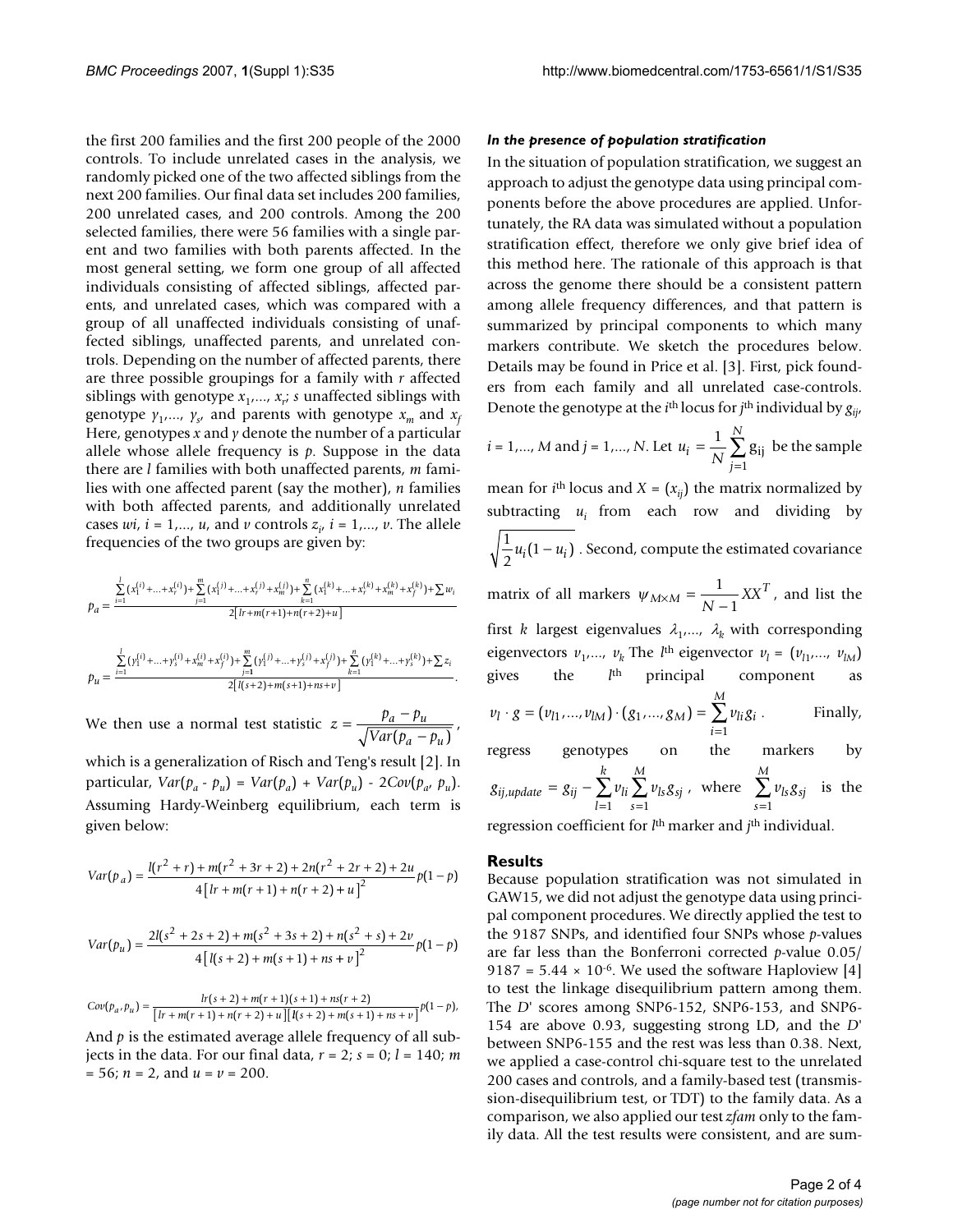| <b>SNP</b> | Location (cM) | test z | $p_{z}$ | χŁ     | $P_{x2}$               | family z <sub>fam</sub> | $p_{\text{fam}}$       | TDT   | P <sub>TDT</sub>       |
|------------|---------------|--------|---------|--------|------------------------|-------------------------|------------------------|-------|------------------------|
| SNP6-152   | 49.4300       | 16.10  |         | 92.93  |                        | 12.31                   |                        | 7.57  | $1.87 \times 10^{-14}$ |
| SNP6-153   | 49.4606       | 24.07  |         | 276.53 |                        | 16.49                   |                        | 10.52 | 0                      |
| SNP6-154   | 49.4662       | 23.26  |         | 225.80 |                        | 16.68                   |                        | 10.06 | 0                      |
| SNP6-155   | 49.6216       | 10.30  |         | 57.68  | $3.09 \times 10^{-14}$ | 6.60                    | $2.06 \times 10^{-11}$ | 3.88  | $5.22 \times 10^{-5}$  |

**Table 1: The most significant SNPs out of the total 9187 markers and their test values with associated** *p***-values before Bonferroni correction.**

marized in Table 1. The squares of the new test value *z* are strictly larger than the square sum of the corresponding chi-square test and TDT. For the family data, the value of our statistic *zfam* is also bigger than the value of TDT test statistic. These suggest that the proposed combined test has improved power. Also, as expected, the values of test statistic *z* are much larger than the test statistic *zfam*, which is restricted only to families, because more information from the unrelated case-control sample is used.

The type I errors of the proposed test are reasonable and comparable to the other two tests, which are listed in Table 2. At the significance level  $\alpha$  = 0.05, we observed 483 SNPs with *p*-values less than 0.05, giving a slightly higher type I error rate of 0.0525, which might be caused by correlation with disease loci. Thus, we excluded all the 674 SNPs on chromosome 6, and then observed 433 SNPs with *p*-value less than 0.05, with a corresponding type I error of 0.0508 (Table 2). Next, we applied our test to the dense map of chromosome 6, and got 56 significant SNPs whose *p*-values are less than the Bonferroni corrected *p*-value 0.05/(17820 + 9187) = 1.85 × 10-6. In particular, the markers 3439, 3442, 3437, 3436, 3440, 3430, and 3426 have the largest test value. Together with the LD patterns from Haploview, we conclude that the most likely interval for a major gene is between 49.4262 cM and 49.5184 cM on chromosome 6.

# **Discussion**

Under the assumption of Hardy-Weinberg equilibrium, the proposed approach has improved power by combining families of different structures with unrelated subjects, and it also give a potential way to resolve the issue of population stratification. Compared with the traditional TDT test, the proposed test can combine all the available fam-

**Table 2: Type I error rates of different tests for all markers except those on chromosome 6.**

| Test                                             | Type I error     |  |  |  |
|--------------------------------------------------|------------------|--|--|--|
| Combined z test                                  | 0.0508           |  |  |  |
| Family $z_{\text{fam}}$<br>Case/control $\chi^2$ | 0.0507<br>0.0509 |  |  |  |
| TDT                                              | 0.0506           |  |  |  |

ilies and may have better power than the TDT because the TDT excludes a certain proportion of families. Under the assumption of no population stratification and low disease prevalence in parents, another simpler test that Risch and Teng describe is to regard all parents from families as unaffected, with the remainder of this test being the same as ours [2]. However, when we carried out this test on the RA data, it led to an inflated type I error rate. At the significance level  $\alpha$  = 0.05, the type I error rate reached 0.055. On the other hand, our new proposed test might lose power without the random mating assumption.

Recently Epstein et al. [5] described a likelihood-based approach for combining triads and unrelated subjects, but it requires further work to combine families of different structures. Li et al. [6] also published another likelihoodbased approach using hidden Markov model of affected sibling pairs. However, their approaches can not deal with the issue of population stratification. We proposed a principal-component based approach to resolve this, and will test the performance of adjusting population stratification procedure elsewhere.

# **Competing interests**

The author(s) declare that they have no competing interests.

# **Acknowledgements**

The authors are very grateful to the reviewers for their numerous suggestions for improving the format and content of this paper. This work was supported by a grant from National Human Genome Research Institute (R01 HG003054) to XZ.

This article has been published as part of *BMC Proceedings* Volume 1 Supplement 1, 2007: Genetic Analysis Workshop 15: Gene Expression Analysis and Approaches to Detecting Multiple Functional Loci. The full contents of the supplement are available online at [http://www.biomedcentral.com/](http://www.biomedcentral.com/1753-6561/1?issue=S1) [1753-6561/1?issue=S1.](http://www.biomedcentral.com/1753-6561/1?issue=S1)

# **References**

- 1. Risch N, Merikangas K: **[The future of genetic studies of complex](http://www.ncbi.nlm.nih.gov/entrez/query.fcgi?cmd=Retrieve&db=PubMed&dopt=Abstract&list_uids=8801636) [human diseases.](http://www.ncbi.nlm.nih.gov/entrez/query.fcgi?cmd=Retrieve&db=PubMed&dopt=Abstract&list_uids=8801636)** *Science* 1996, **273:**1516-1517.
- 2. Risch N, Teng J: **[The relative power of family-based and case](http://www.ncbi.nlm.nih.gov/entrez/query.fcgi?cmd=Retrieve&db=PubMed&dopt=Abstract&list_uids=9872982)[control designs for linkage disequilibrium studies of complex](http://www.ncbi.nlm.nih.gov/entrez/query.fcgi?cmd=Retrieve&db=PubMed&dopt=Abstract&list_uids=9872982) [human diseases I. DNA Pooling.](http://www.ncbi.nlm.nih.gov/entrez/query.fcgi?cmd=Retrieve&db=PubMed&dopt=Abstract&list_uids=9872982)** *Genome Res* 1998, **8:**1273-1288.
- 3. Price AL, Patterson NJ, Plenge RM, Weinblatt ME, Shadick NA, Reich D: **[Principal components analysis corrects for stratification](http://www.ncbi.nlm.nih.gov/entrez/query.fcgi?cmd=Retrieve&db=PubMed&dopt=Abstract&list_uids=16862161) [in genome-wide association studies.](http://www.ncbi.nlm.nih.gov/entrez/query.fcgi?cmd=Retrieve&db=PubMed&dopt=Abstract&list_uids=16862161)** *Nat Genet* 2006, **38:**904-909.